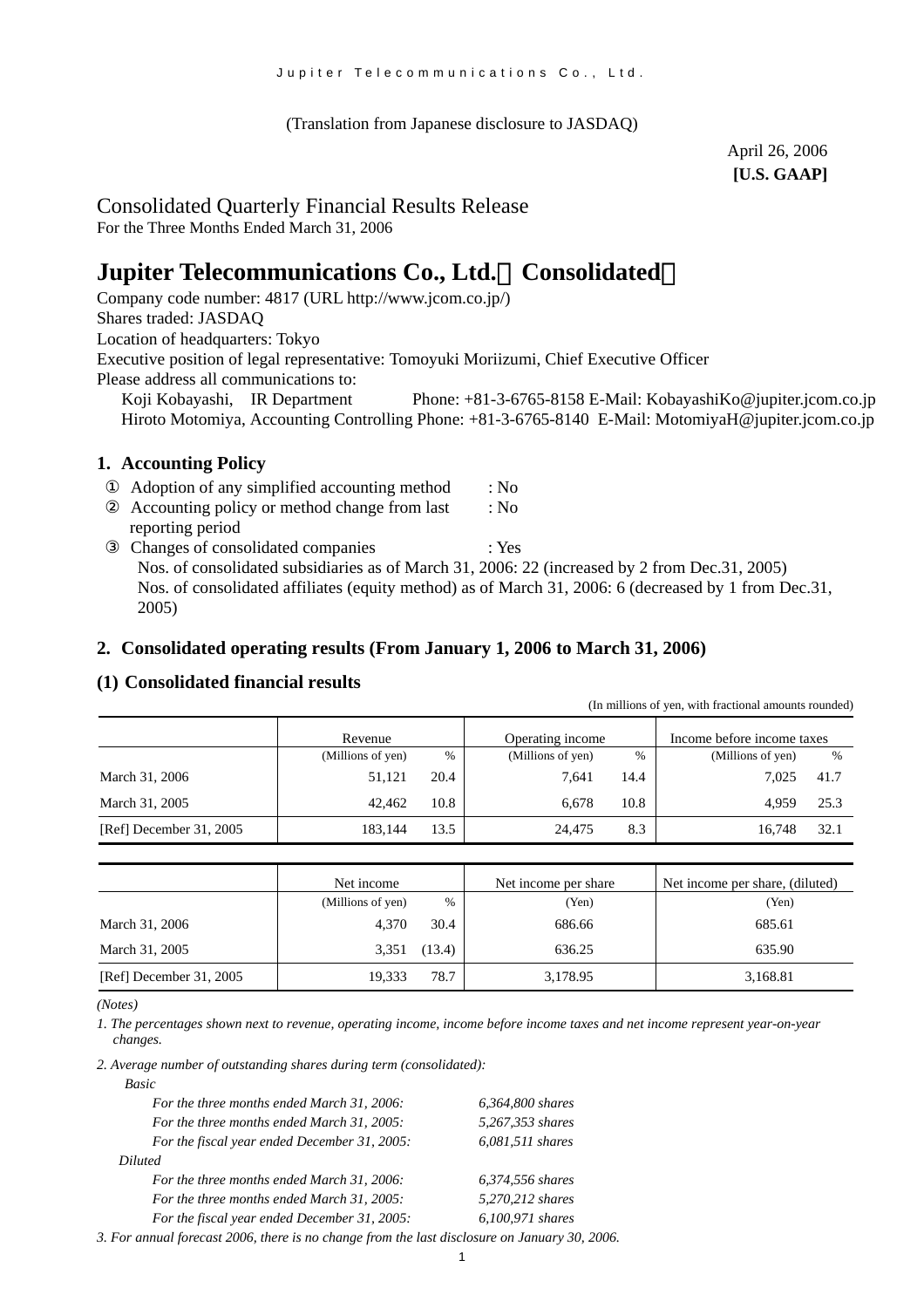## **(2) Consolidated financial position**

|                   |                   |                      | Equity capital ratio to | Shareholders' equity |
|-------------------|-------------------|----------------------|-------------------------|----------------------|
|                   | Total assets      | Shareholders' equity | total assets            | per share            |
|                   | (Millions of yen) | (Millions of yen)    | $\%$                    | (Yen)                |
| March 31, 2006    | 521,028           | 256,574              | 49.2                    | 40,307.09            |
| December 31, 2005 | 516.457           | 251.445              | 48.7                    | 39,511.48            |

*(Notes)* 

*1. As for comparing figures of balance sheet items, we always compare that of first quarter end with that of last fiscal year end. 2. Number of outstanding shares at end of term (consolidated):*

*As of March 31, 2006: 6,365,489 shares As of December 31, 2005: 6,363,840 shares*

### **(3) Consolidated cash flow statement**

|                | activities        | Cash flows from operating Cash flows from investing<br>activities | Cash flows from<br>financing activities | Balance of cash & cash<br>equivalents |
|----------------|-------------------|-------------------------------------------------------------------|-----------------------------------------|---------------------------------------|
|                | (Millions of yen) | (Millions of yen)                                                 | (Millions of yen)                       | (Millions of yen)                     |
| March 31, 2006 | 15,280            | (10,161)                                                          | (2,889)                                 | 37,513                                |
| March 31, 2005 | 12.575            | (10, 839)                                                         | 29.081                                  | 41.237                                |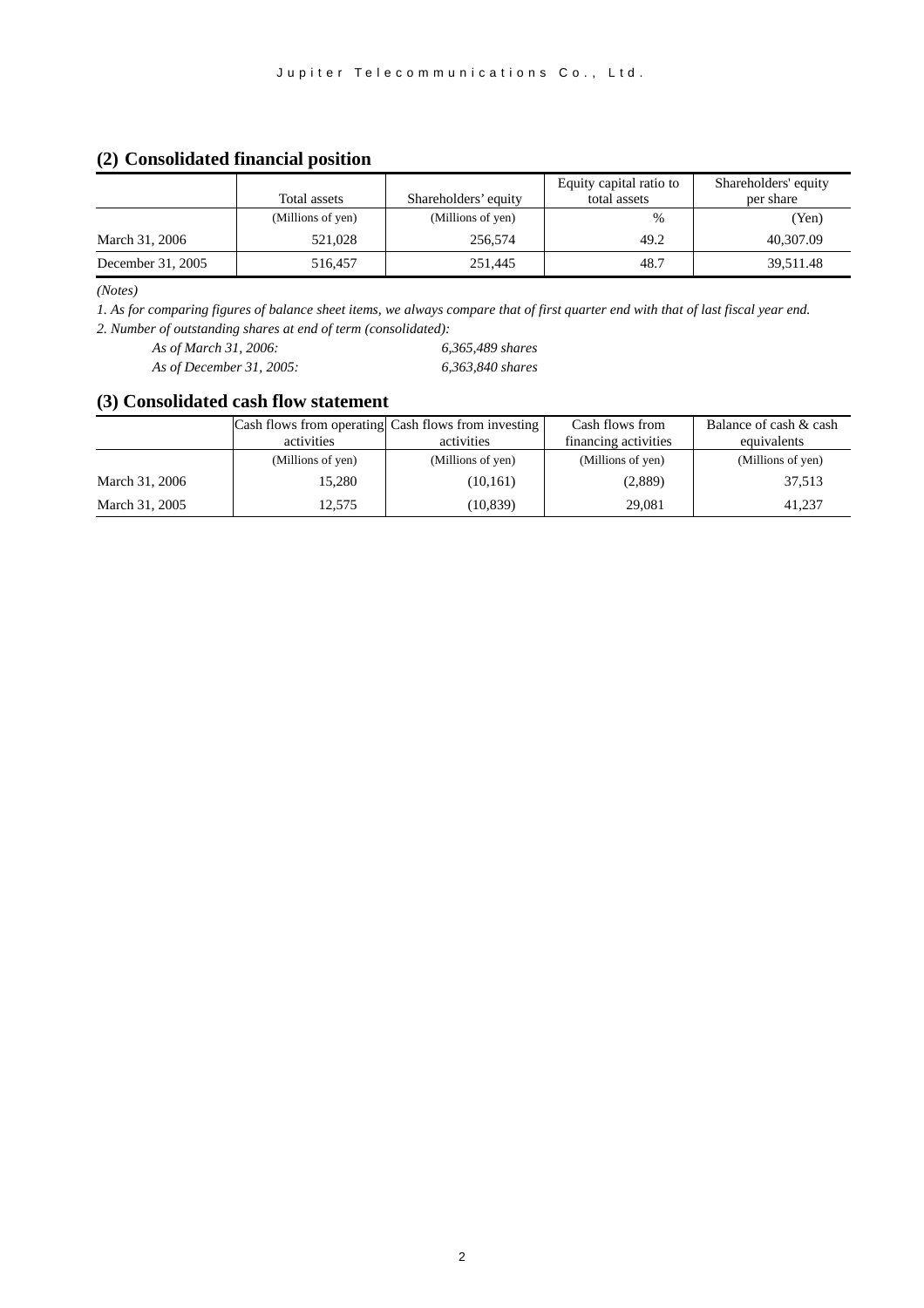### 3.Business Results and Financial Conditions

#### **(1) Business Results (comparisons are year-on-year)**

The business condition surrounding the Jupiter Telecommunications consolidated group (J:COM group) further intensified as the result of the fusion of the broadcasting and communications industries progressing. During the three months ended March 31, 2006, the J:COM group steadily carried out its growth strategy of "Volume plus Value" which is to pursue increases in the number of customers served (expanding volume) while increasing the average monthly revenue per customer (increasing value).

In terms of volume strategy, the J:COM group strengthened it's sales and marketing capabilities, while continuing to actively promote bulk contracts with MDUs, called "J:COM IN THE ROOM," promising product to convert MDUs into a stable revenue source. In January this year, the group started to provide a service package centering on high-speed Internet access and telephony, developed especially for approximately 200,000 small and home offices (SOHO) within the group's service areas. Furthermore, the J:COM group entered into an agreement in March with AEON Co., Ltd., Japan's largest GMS (General Merchandising Store) chain to proactively engage in joint marketing and promotional efforts for certain products and services. Through these strategic measures, the group endeavored to develop new customer bases within our service areas. The J:COM group also concentrated resources on extending its network in order to increase the number of homes passed ("homes passed" refers to the number of households that can be connected through lines that have been laid for cable television, high-speed Internet access and telephony). In addition, on January 10, the group, acquired 81.00% of the shares outstanding of Rokko Island Cable Vision Co., Ltd., which operates in areas close to its own stations in the Kansai region. Equity-based alliances and acquisitions of companies other than cable television operators are also viewed as an important strategy for the J:COM group. On January 6, 2006, the Company increased its stake of outstanding shares issued by Kansai Multimedia Service Co., Ltd. from 25.75% to 64.00%, which operates Internet Services Provider (ISP) in the Kansai region. Consequently, Kansai Multimedia Service was made a consolidated subsidiary of the company. Together with the acquisition of @NetHome Co., Ltd., the Company has acquired control of two major ISPs for cable system operators. Looking ahead, the Company will seek to increase its synergies for content development and existing businesses, in addition to further strengthening its foundation for business.

As to value strategy, with the aim of increasing ARPU (average revenue per customer) and reducing churn rates, the J:COM group promotes bundled services, in which the three services provided by the J:COM group (J:COM TV, J:COM NET, and J:COM PHONE) are combined into a single package. The J:COM group also promotes subscription to J:COM TV Digital service and the shift to the digital services from analog service, while strengthening its sales and marketing activities for a new Internet access service called "J:COM NET Hikari" with access speed of up to 100Mbps to residents of MDUs. In March this year, in alliance with WILLCOM, Inc., the J:COM group started to offer mobile phone service, J:COM MOBILE powered by WILLCOM, the fourth service. Furthermore, the group established two new call centers in Sapporo and Fukuoka, each responsible for outbound calls to existing subscribers. The call centers strive to raise customer satisfaction, boost ARPU and lower churn rates through conducting fact-finding inquiries on customer satisfaction and introducing services based on tastes of each subscriber.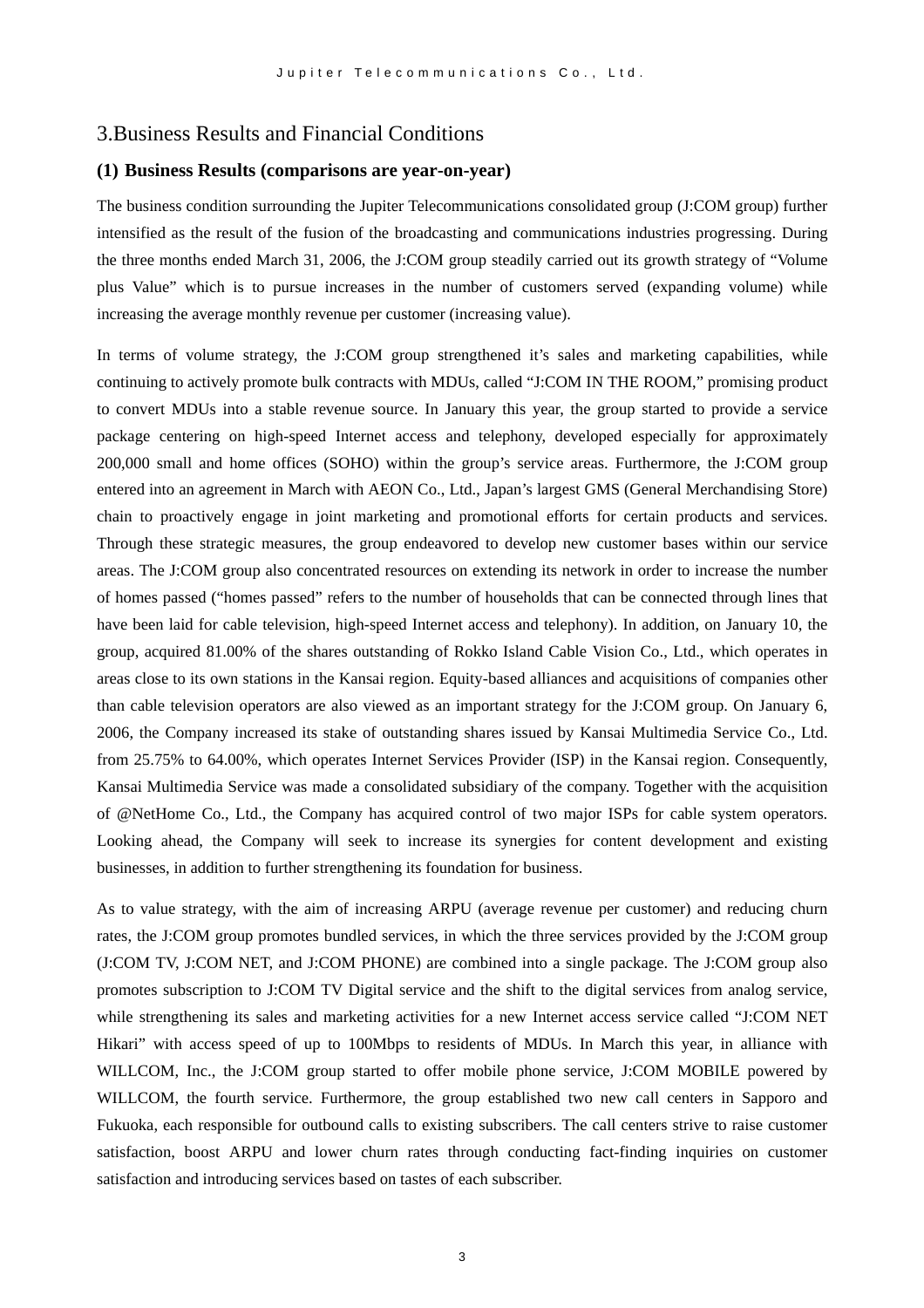As a result of "Volume plus Value" strategy, customers connected of our Consolidated Group has increased by 230,000 (13%) to 2,025,000 as of March 31, 2006. Breakdown per services are as follows: cable TV increased by 176,200 (12%) to 1,696,100 households, their of digital services are 685,100 households which is 385,800 (129%) increase compared to March 31, 2005 and occupy 40% of cable TV. High-speed Internet access and telephony services, increased by  $150,000$  (20%) to  $884,000$  and by  $187,400$  (25%) to 949,800 households, respectively. The RGU per customer also increased, standing at 1.74 compared to 1.68 as of the end of the March 2005.

As a result of subscriber growth and the effect of acquisitions, subscription fees increased by 20% (by ¥7,638 million) to ¥45,738 million. Other revenue increased by 23% (by ¥1,021 million) to ¥5,383 million for the three months ended March 31, 2006. This increase was primarily attributable to a ¥249 million increase in poor reception compensation revenue, and other revenues, including advertising, program production, commission and sales made to our unconsolidated managed franchises for construction materials and other services, also increased. As a result, total revenue increased by 20% (by ¥8,659 million) to ¥51,121 million.

Operating and programming costs increased by 24% (by ¥3,985 million) to ¥20,832 million. The increase was primarily the result of an increase in programming costs associated with the increase in the number of cable television subscribers, an increase in access charges, an increase in wages and employee related costs, an increase in digital cost, and the effect of acquisitions.

Selling, general and administrative expenses increased by 27 % (by ¥2,157 million) to ¥10,164 million. The increase was primarily attributable to an increase in sales related headcount and associated labor costs, an increase in advertising and marketing expense, and the effect of acquisitions. Stock compensation expense decreased by 89% (by ¥858 million) to ¥102 million. In January 2006 the Company adopted the provisions of Statement of Financial Accounting Standards No. 123(R), Share Based Payment (SFAS No. 123R) applying the modified prospective method. The adoption of SFAS No. 123R primarily resulted in a change in our method of recognizing share-based compensation and estimating forfeitures for all unvested awards.

Depreciation and amortization expenses increased by 24% (by ¥2,412 million) to ¥12,382 million. The increase was primarily attributable to additions to the fixed assets related to the installation of services to new customer, the expansion and upgrade of our network, and the effect of acquisitions. As a result, operating income increased by 14% (by ¥963 million) to ¥7,641 million.

Interest expense, net decreased by 69% (by ¥1,257 million) to ¥573 million. This decrease is primarily due to the reduced margins under the current bank facility, and repayment of our ¥50 billion subordinated loan facility in March 2005.

Income before income taxes increased by 42% (by ¥2,066 million) to ¥7,025 million, and Net income for the three months ended March 31, 2006, increased by 30% (by ¥1,019 million) to ¥4,370 million for the reasons set forth above.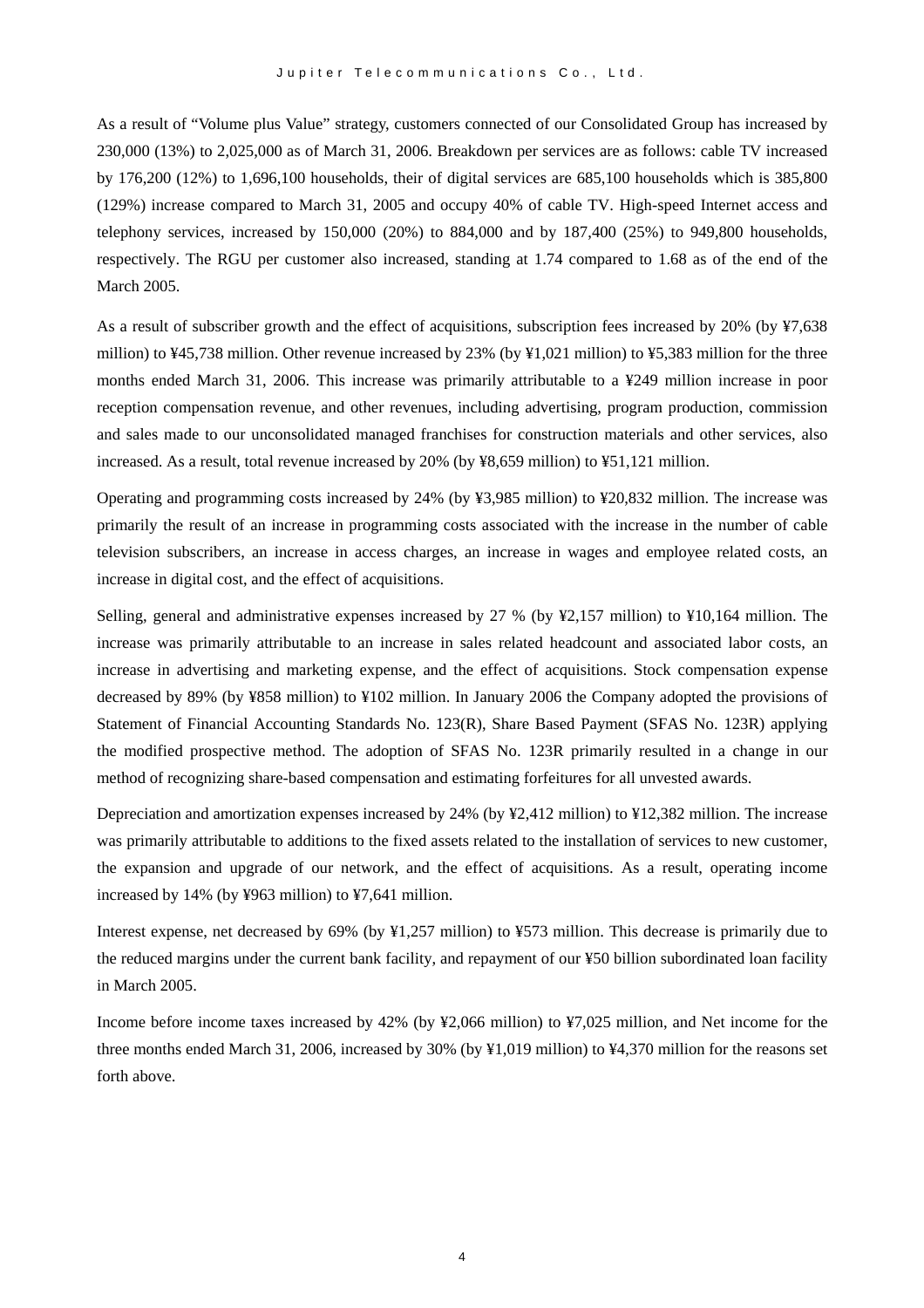#### **(2) Financial situation**

For the three months ended March 31, 2006, our cash and cash equivalents increased by 6% (by ¥2,230 million) to ¥37,513 million

The following is a summary of cash flow during the period ended March 31, 2006.

#### *Cash Flows from Operating Activities*

Net cash provided by operating activities was ¥15,280 million for the three months ended March 31, 2006, compared to ¥12,575 million the three months ended March 31, 2005, or an increase of ¥2,705 million. The increase was primarily the result of a ¥2,518 million increase in operating income before depreciation, amortization and non-cash stock compensation charges.

#### *Cash Flows from Investing Activities*

Net cash used in investing activities was ¥10,161 million for the three months ended March 31, 2006, compared to ¥10,839 million for the three months ended March 31, 2005, a decrease of ¥678 million. The decrease was primarily attributable to a net ¥2,614 million decrease in cash paid for acquisitions of new subsidiaries and minority interests, a ¥611 million decrease in other investing activities, partially offset by a ¥2,458 million increase in capital expenditures.

#### *Cash Flows from Financing Activities*

Net cash used in financing activities was ¥2,889 million for the three months ended March 31, 2006, compared to net cash provided by financing activities of ¥29,081 million for the three months ended March 31, 2005. The net cash used in the three months ended March 31, 2006 primarily consisted of ¥3,226 million in principal payment of capital leases, offset by a ¥711million net proceeds from long-term debt. The net cash provided by financing activities for the three months ended March 31, 2005 consisted primarily of ¥82 billion of net proceeds received from our IPO, offset by a ¥50 billion repayment of a subordinated loan facility.

#### **(3) Forecasts for the year ending December 2006**

There is no change to our forecast in this quarter.

(Cautionary note regarding future-related information)

The forecasts contained in this report have been prepared on the basis of information that is currently available. Because such estimates are inherently very uncertain, actual results may differ from the forecasts. The Company does not guarantee that it will achieve these estimated results and advises readers to refrain from depending solely on these forecasts. Readers should also note that the Company is under no obligation to revise this information on a regular basis.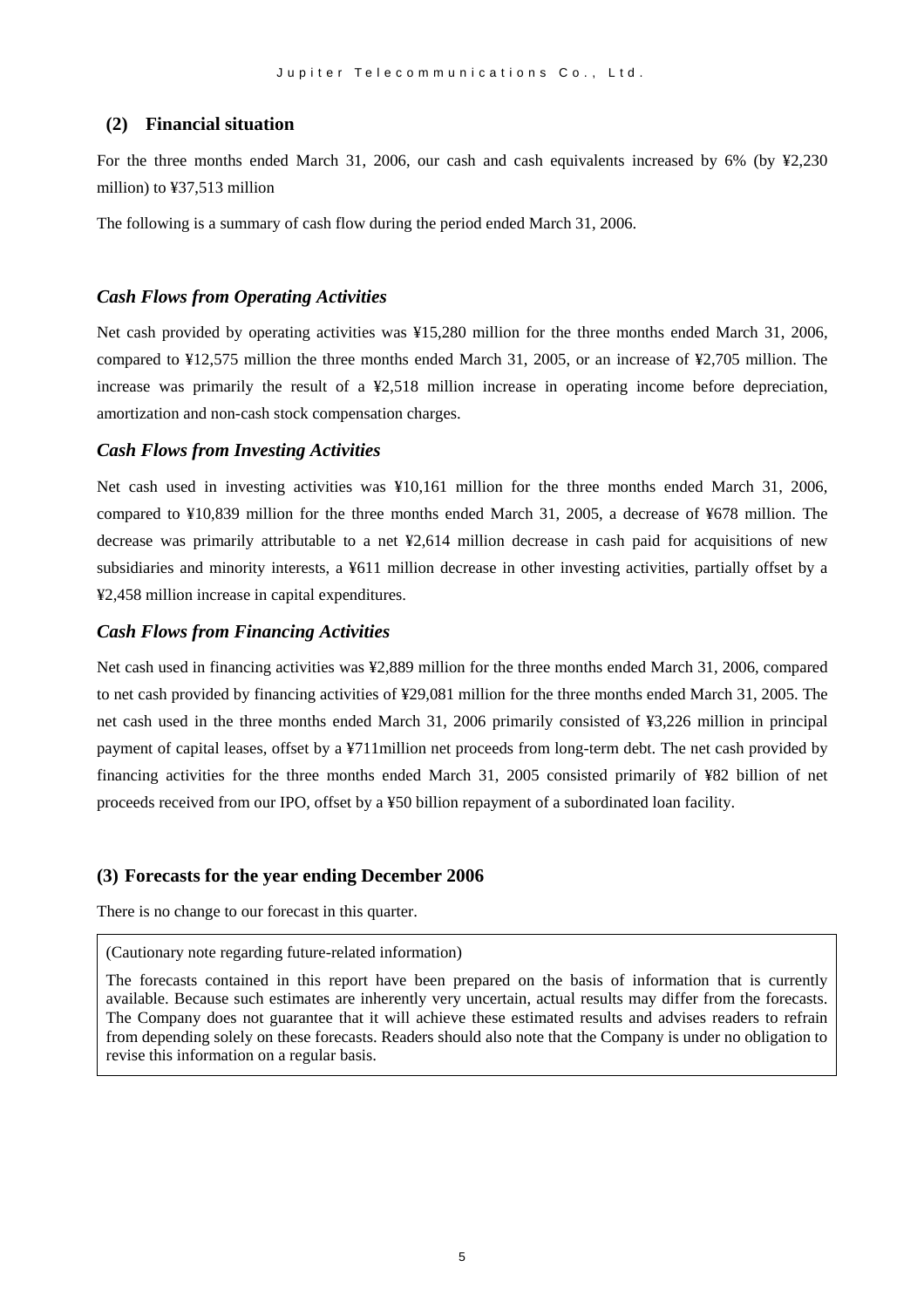# **Consolidated Financial Statements**

### **JUPITER TELECOMMUNICATIONS CO., LTD. AND SUBSIDIARIES**

# **CONSOLIDATED STATEMENTS OF OPERATIONS**

| (YEN IN MILLIONS, EXCEPT SHARE AND PER SHARE AMOUNTS)                       |                                      |                                             |           |        |                                  |
|-----------------------------------------------------------------------------|--------------------------------------|---------------------------------------------|-----------|--------|----------------------------------|
| <b>Account</b>                                                              | Three months ended<br>March 31, 2006 | <b>Three months ended</b><br>March 31, 2005 | Change    |        | 12 months ended<br>Dec. 31, 2005 |
|                                                                             | Amount                               | Amount                                      | Amount    | (%)    | Amount                           |
| Revenue:                                                                    |                                      |                                             |           |        |                                  |
| Subscription fees                                                           | 45,738                               | 38,100                                      | 7,638     | 20.0   | 163,378                          |
| Other                                                                       | 5,383                                | 4,362                                       | 1,021     | 23.4   | 19,766                           |
|                                                                             | 51,121                               | 42,462                                      | 8,659     | 20.4   | 183,144                          |
| Operating costs and expenses                                                |                                      |                                             |           |        |                                  |
| Operating and programming costs                                             | (20, 832)                            | (16, 847)                                   | (3,985)   | (23.6) | (76, 133)                        |
| Selling, general and administrative                                         | (10, 164)                            | (8,007)                                     | (2,157)   | (26.9) | (36,988)                         |
| Stock compensation                                                          | (102)                                | (960)                                       | 858       | 89.4   | (2,210)                          |
| Depreciation and amortization                                               | (12, 382)                            | (9,970)                                     | (2, 412)  | (24.2) | (43,338)                         |
|                                                                             | (43, 480)                            | (35,784)                                    | (7,696)   | (21.5) | (158,669)                        |
| Operating income                                                            | 7,641                                | 6,678                                       | 963       | 14.4   | 24,475                           |
| Other income (expenses):                                                    |                                      |                                             |           |        |                                  |
| Interest expense, net:                                                      |                                      |                                             |           |        |                                  |
| Related parties                                                             | (272)                                | (251)                                       | (21)      | (8.3)  | (988)                            |
| Other                                                                       | (301)                                | (1,579)                                     | 1,278     | 80.9   | (6,715)                          |
| Other income, net                                                           | 104                                  | 170                                         | (66)      | (38.4) | 322                              |
| Income (loss) before income taxes<br>and other items                        | 7,172                                | 5,018                                       | 2,154     | 43.0   | 17,094                           |
| Equity in earnings of affiliates                                            | 104                                  | 86                                          | 18        | 20.4   | 651                              |
| Minority interest in net income of<br>consolidated subsidiaries             | (251)                                | (145)                                       | (106)     | (73.9) | (997)                            |
| Income before income taxes                                                  | 7,025                                | 4,959                                       | 2,066     | 41.7   | 16,748                           |
| Income tax (expense)/benefit                                                | (2,655)                              | (1,608)                                     | (1,047)   | (65.2) | 3,071                            |
| Income before cumulative effect of<br>accounting change                     | 4,370                                | 3,351                                       | 1,019     | 30.4   | 19,819                           |
| Cumulative effect of accounting change                                      |                                      |                                             |           |        | (486)                            |
| Net income                                                                  | 4,370                                | 3,351                                       | 1,019     | 30.4   | 19,333                           |
| Per Share data                                                              |                                      |                                             |           |        |                                  |
| Income before cumulative effect of<br>accounting change per share - basic   | 686.66                               | 636.25                                      | 50.41     | 7.9    | 3.258.96                         |
| Income before cumulative effect of<br>accounting change per share - diluted | 685.61                               | 635.90                                      | 49.71     | 7.8    | 3,248.57                         |
| Cumulative effect of accounting<br>change per share - basic                 |                                      |                                             |           |        | (80.02)                          |
| Cumulative effect of accounting<br>change per share – diluted               |                                      |                                             |           |        | (79.76)                          |
| Net income per share – basic                                                | 686.66                               | 636.25                                      | 50.41     | 7.9    | 3,178.95                         |
| Net income per share – diluted                                              | 685.61                               | 635.90                                      | 49.71     | 7.8    | 3,168.81                         |
| Weighted average number of ordinary<br>shares outstanding - basic           | 6,364,800                            | 5,267,353                                   | 1,097,447 | 20.8   | 6,081,511                        |
| Weighted average number of ordinary<br>shares outstanding - diluted         | 6,374,556                            | 5,270,212                                   | 1,104,344 | 21.0   | 6,100,971                        |

*(Note) Percentages are calculated based on amounts before rounded in Change column.*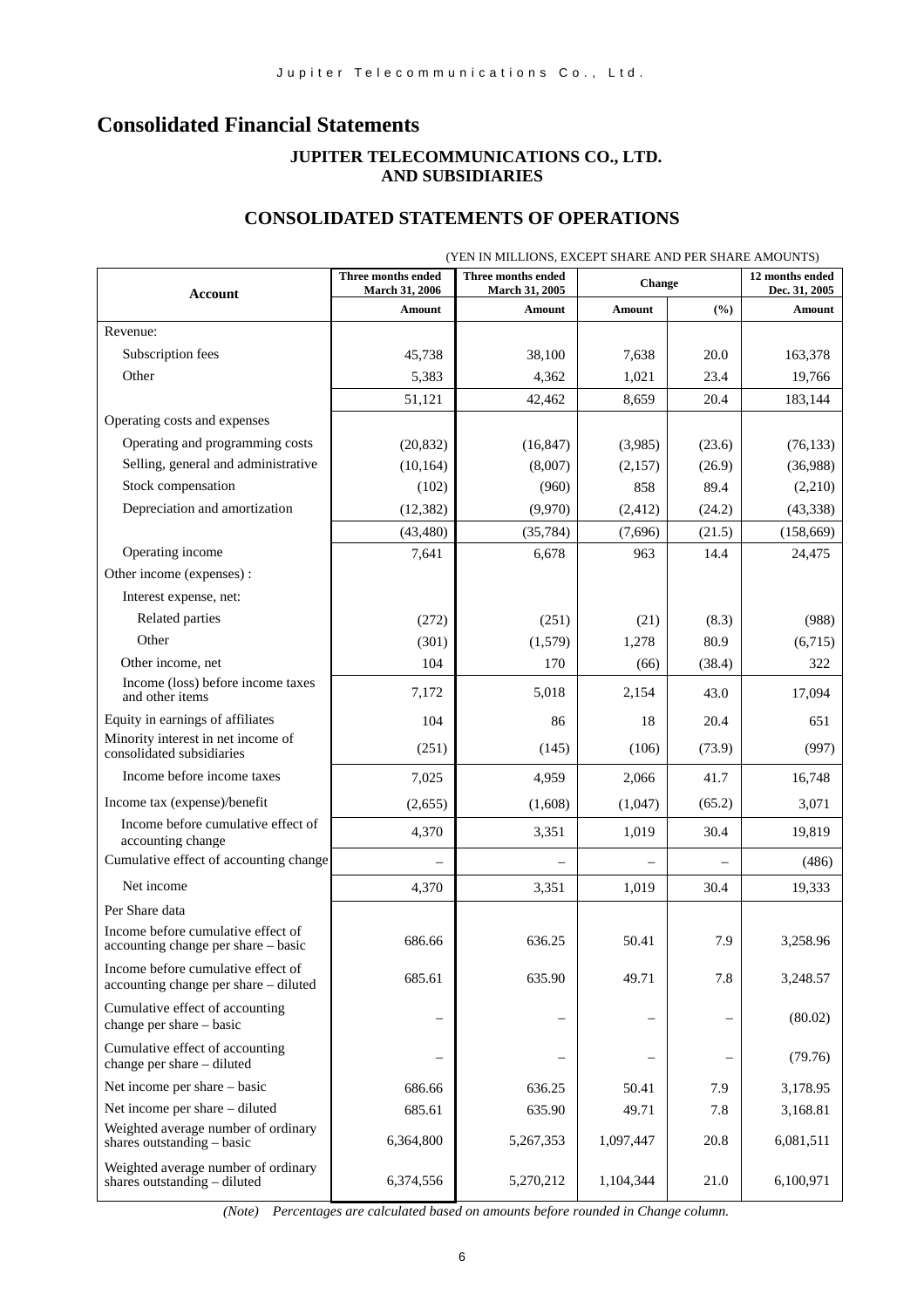### **JUPITER TELECOMMUNICATIONS CO., LTD. AND SUBSIDIARIES**

(YEN IN MILLIONS)

### **CONSOLIDATED BALANCE SHEETS**

|                                           | March 31, 2006 | December 31, 2005 | Change  |
|-------------------------------------------|----------------|-------------------|---------|
| <b>Account</b>                            | <b>Amount</b>  | Amount            | Amount  |
| Current assets:                           |                |                   |         |
| Cash and cash equivalents                 | 37,513         | 35,283            | 2,230   |
| Accounts receivable                       | 11,255         | 10,754            | 501     |
| Allowance for doubtful accounts           | (336)          | (285)             | (51)    |
| Prepaid expenses and other current assets | 12,668         | 13,454            | (786)   |
| Total current assets                      | 61,100         | 59,206            | 1,894   |
| Investments:                              |                |                   |         |
| Investments in affiliates                 | 4,405          | 5,155             | (750)   |
| Investments in other securities, at cost  | 2,889          | 2,890             | (1)     |
|                                           | 7,294          | 8,045             | (751)   |
|                                           |                |                   |         |
| Property and equipment, at cost:<br>Land  | 2,319          | 1,796             | 523     |
| Distribution system and equipment         | 406,665        | 395,738           | 10,927  |
| Support equipment and buildings           | 24,437         | 28,246            | (3,809) |
|                                           | 433,421        | 425,780           | 7,641   |
| Less accumulated depreciation             | (150,989)      | (144,080)         | (6,909) |
|                                           | 282,432        | 281,700           | 732     |
|                                           |                |                   |         |
| Other assets:                             |                |                   |         |
| Goodwill                                  | 151,262        | 150,030           | 1,232   |
| Other                                     | 18,940         | 17,476            | 1,464   |
|                                           | 170,202        | 167,506           | 2,696   |
|                                           | 521,028        | 516,457           | 4,571   |

7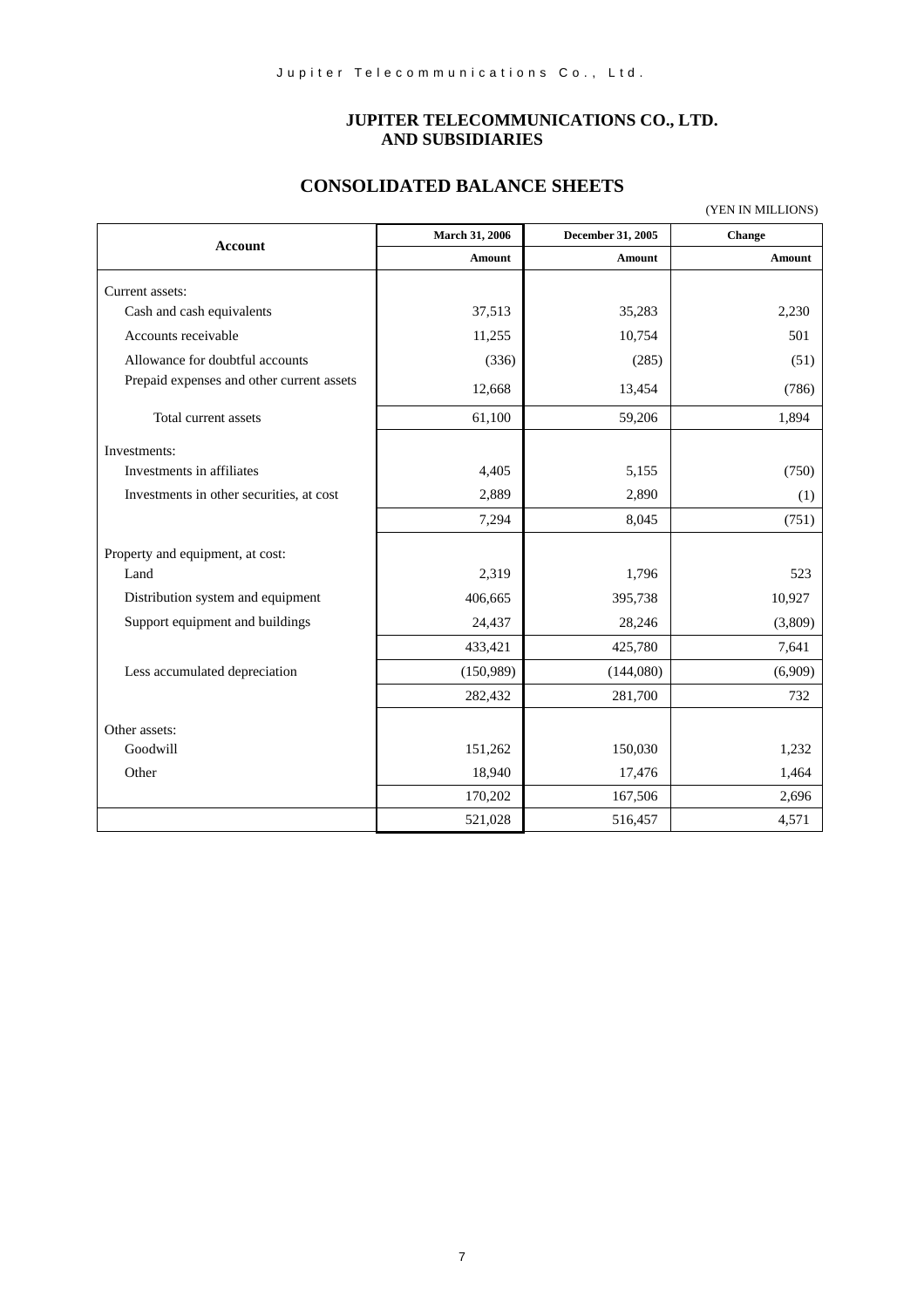| <b>Account</b>                                           | March 31, 2006 | December 31, 2005 | Change  |
|----------------------------------------------------------|----------------|-------------------|---------|
|                                                          | <b>Amount</b>  | Amount            | Amount  |
| Current liabilities:                                     |                |                   |         |
| Short-term loans                                         | 2.000          | 2,000             |         |
| Long-term debt-current portion                           | 12,899         | 11,508            | 1,391   |
| Capital lease obligations-current portion                |                |                   |         |
| Related parties                                          | 9,589          | 9,253             | 336     |
| Other                                                    | 1,003          | 1,299             | (296)   |
| Accounts payable                                         | 17,775         | 19,855            | (2,080) |
| Accrued expenses and other liabilities                   | 10,882         | 10,236            | 646     |
| Total current liabilities                                | 54,148         | 54,151            | (3)     |
| Long-term debt, less current portion                     | 132,415        | 133,096           | (681)   |
| Capital lease obligations, less current portion:         |                |                   |         |
| Related parties                                          | 25,643         | 25,292            | 351     |
| Other                                                    | 2,547          | 2,679             | (132)   |
| Deferred revenue                                         | 43,757         | 44,346            | (589)   |
| Severance and retirement allowance                       | 36             | 94                | (58)    |
| Redeemable preferred stock of consolidated<br>subsidiary | 500            | 500               |         |
| Other liabilities                                        | 1,586          | 1,564             | 22      |
| <b>Total liabilities</b>                                 | 260,632        | 261,722           | (1,090) |
|                                                          |                |                   |         |
| Minority interests                                       | 3,822          | 3,290             | 532     |
|                                                          |                |                   |         |
| Shareholders' equity:                                    |                |                   |         |
| Ordinary shares no par value                             | 114,547        | 114,481           | 66      |
| Additional paid-in capital                               | 195,391        | 195,219           | 172     |
| Accumulated deficit                                      | (53,983)       | (58, 353)         | 4,370   |
| Accumulated other comprehensive<br>income/(loss)         | 619            | 98                | 521     |
| Treasury stock                                           | (0)            | (0)               |         |
| Total shareholders' equity                               | 256,574        | 251,445           | 5.129   |
|                                                          | 521,028        | 516,457           | 4,571   |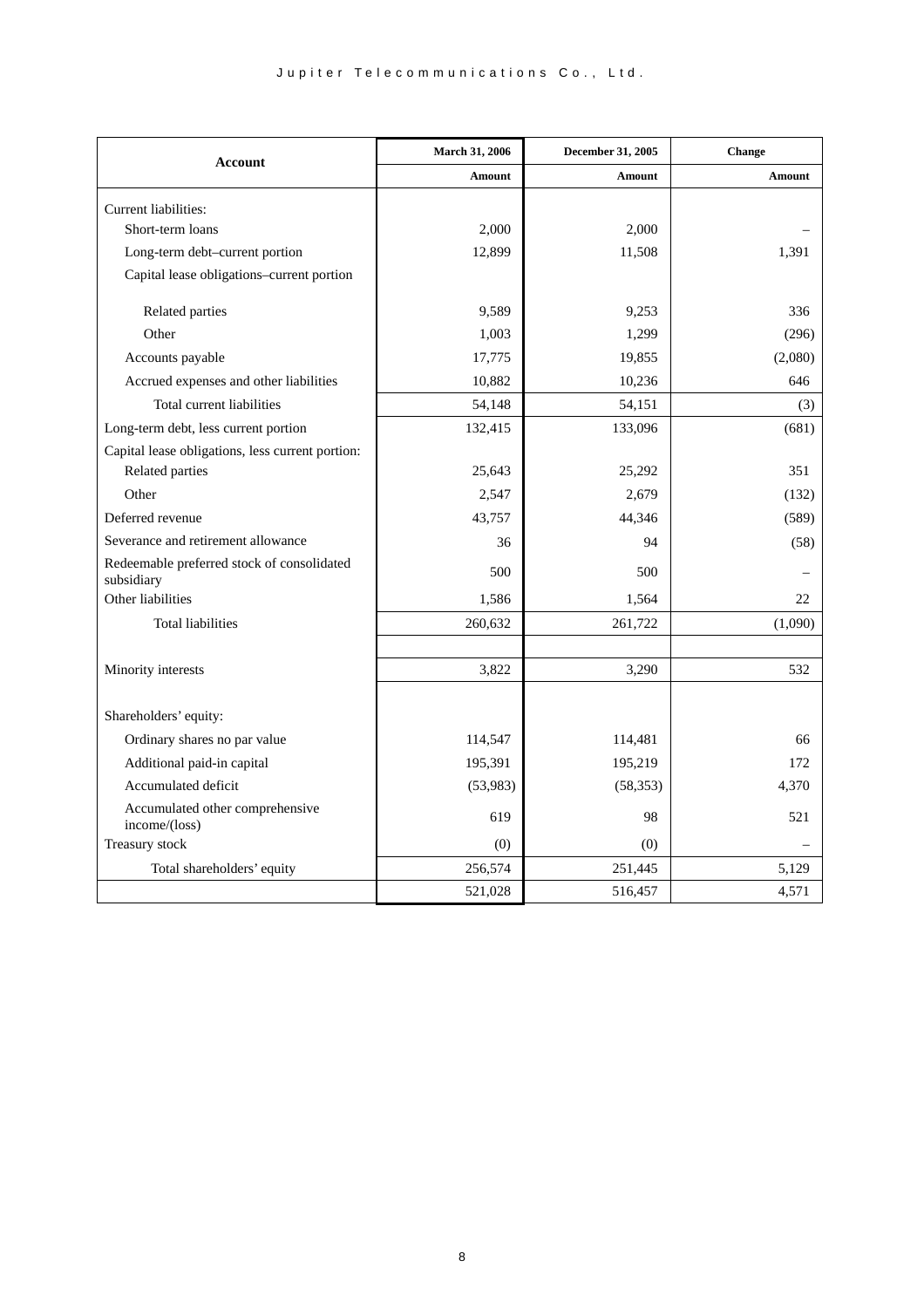### **JUPITER TELECOMMUNICATIONS CO., LTD. AND SUBSIDIARIES**

# **CONSOLIDATED STATEMENTS OF CASH FLOWS**

| (YEN IN MILLIONS)                                                                           |                                             |                                      |                                  |
|---------------------------------------------------------------------------------------------|---------------------------------------------|--------------------------------------|----------------------------------|
|                                                                                             | Three months ended<br><b>March 31, 2006</b> | Three months ended<br>March 31, 2005 | 12 months ended<br>Dec. 31, 2005 |
| <b>Classification</b>                                                                       | <b>Amount</b>                               | <b>Amount</b>                        | <b>Amount</b>                    |
| Cash flows from operating activities:                                                       |                                             |                                      |                                  |
| Net income (loss)                                                                           | 4,370                                       | 3,351                                | 19,333                           |
| Adjustments to reconcile net income (loss) to net<br>cash provided by operating activities: |                                             |                                      |                                  |
| Depreciation and amortization                                                               | 12,382                                      | 9.970                                | 43,338                           |
| Equity in earnings of affiliates                                                            | (104)                                       | (86)                                 | (651)                            |
| Minority interest in net income of consolidated<br>subsidiaries                             | 251                                         | 145                                  | 997                              |
| Stock compensation expenses                                                                 | 102                                         | 960                                  | 2,210                            |
| Deferred income taxes                                                                       | 1,356                                       | 680                                  | (5,257)                          |
| Cumulative effect of accounting change                                                      |                                             |                                      | 486                              |
| Changes in operating assets and liabilities, excluding<br>effects of business combinations: |                                             |                                      |                                  |
| (Increase)/decrease in accounts receivable, net                                             | 352                                         | 871                                  | (974)                            |
| (Increase)/decrease in prepaid expenses and other<br>current assets                         | (668)                                       | 73                                   | (1, 499)                         |
| Decrease in other assets                                                                    | 230                                         | 91                                   | 2,810                            |
| Increase/(decrease) in accounts payable                                                     | (2,278)                                     | (4,002)                              | 4,955                            |
| Increase/(decrease) in accrued expenses and<br>other liabilities                            | (43)                                        | 507                                  | (335)                            |
| Increase/(decrease) in provision for retirement<br>allowance                                | (81)                                        | 90                                   | (2,676)                          |
| Decrease in deferred revenue                                                                | (589)                                       | (75)                                 | (1,974)                          |
| Net cash provided by operating activities                                                   | 15,280                                      | 12,575                               | 60,763                           |
| Cash flows from investing activities:                                                       |                                             |                                      |                                  |
| Capital expenditures                                                                        | (9,036)                                     | (6,578)                              | (38, 405)                        |
| Acquisition of new subsidiaries, net of cash acquired                                       | (688)                                       | (4,234)                              | (12,049)                         |
| Investments in and advances to affiliates                                                   | (30)                                        | 60                                   | 140                              |
| Acquisition of minority interest in consolidated<br>subsidiaries                            | (1,147)                                     | (215)                                | (4,905)                          |
| Other investing activities                                                                  | 740                                         | 128                                  | (2,011)                          |
| Net cash used in investing activities                                                       | (10, 161)                                   | (10, 839)                            | (57, 230)                        |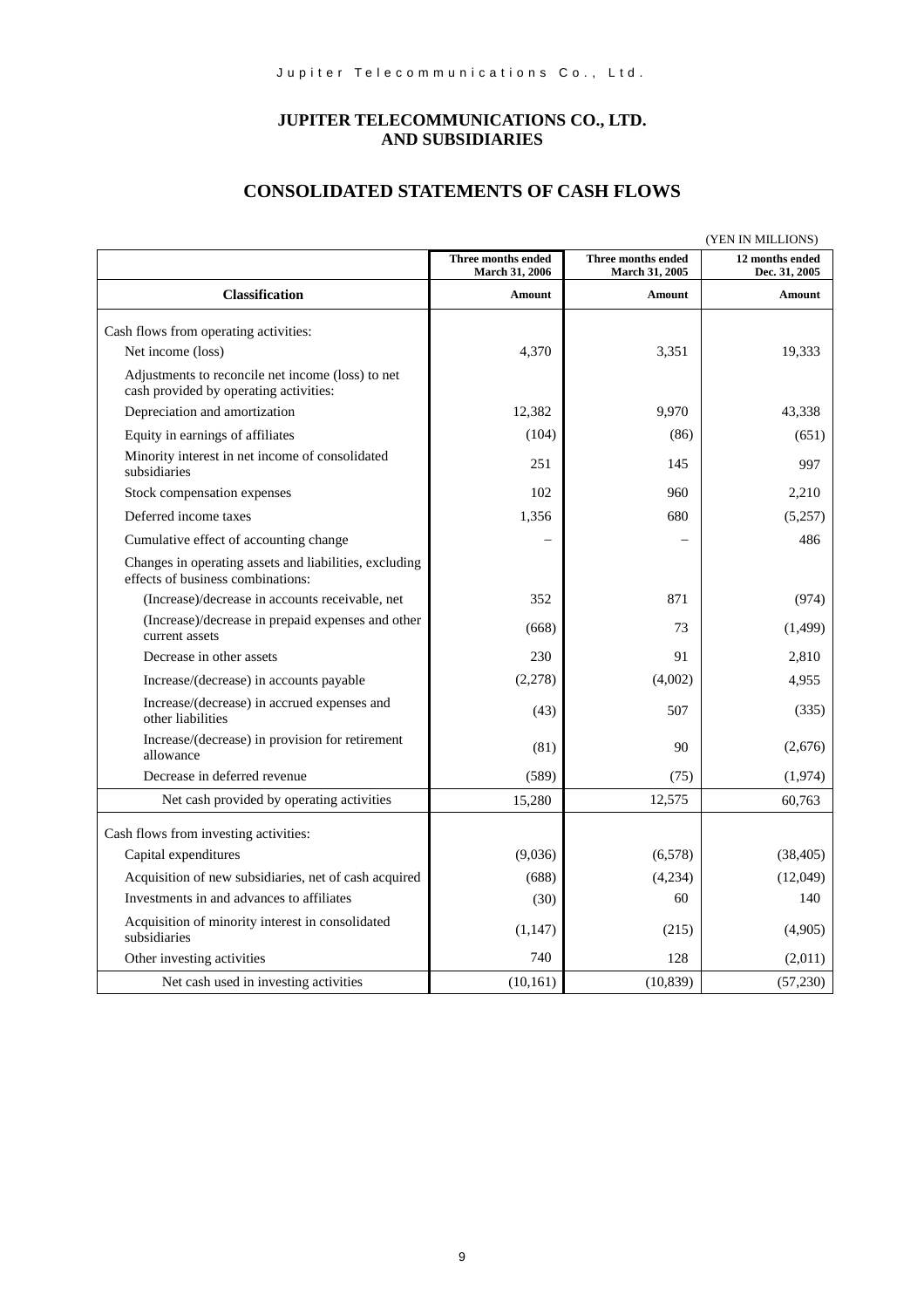|                                                        |                                             |                                      | (TETA ITA INITETOTAS)            |
|--------------------------------------------------------|---------------------------------------------|--------------------------------------|----------------------------------|
|                                                        | Three months ended<br><b>March 31, 2006</b> | Three months ended<br>march 31, 2005 | 12 months ended<br>Dec. 31, 2005 |
| <b>Classification</b>                                  | Amount                                      | <b>Amount</b>                        | Amount                           |
| Cash flows from financing activities:                  |                                             |                                      |                                  |
| Proceeds from issuance of common stock                 | 135                                         | 82,058                               | 91,420                           |
| Net increase in short-term loans                       |                                             | 9                                    | 1,750                            |
| Proceeds from long-term debt                           | 3,339                                       | 1,425                                | 126,904                          |
| Principal payments of long-term debt                   | (2,628)                                     | (51, 418)                            | (187, 542)                       |
| Principal payments under capital lease obligations     | (3,226)                                     | (2,993)                              | (11,970)                         |
| Other financing activities                             | (509)                                       |                                      | 768                              |
| Net cash provided by (used in) financing<br>activities | (2,889)                                     | 29,081                               | 21,330                           |
| Net increase in cash and cash equivalents              | 2,230                                       | 30,817                               | 24,863                           |
| Cash and cash equivalents at beginning of year         | 35,283                                      | 10,420                               | 10,420                           |
| Cash and cash equivalents at end of term               | 37,513                                      | 41,237                               | 35,283                           |

#### (YEN IN MILLIONS)